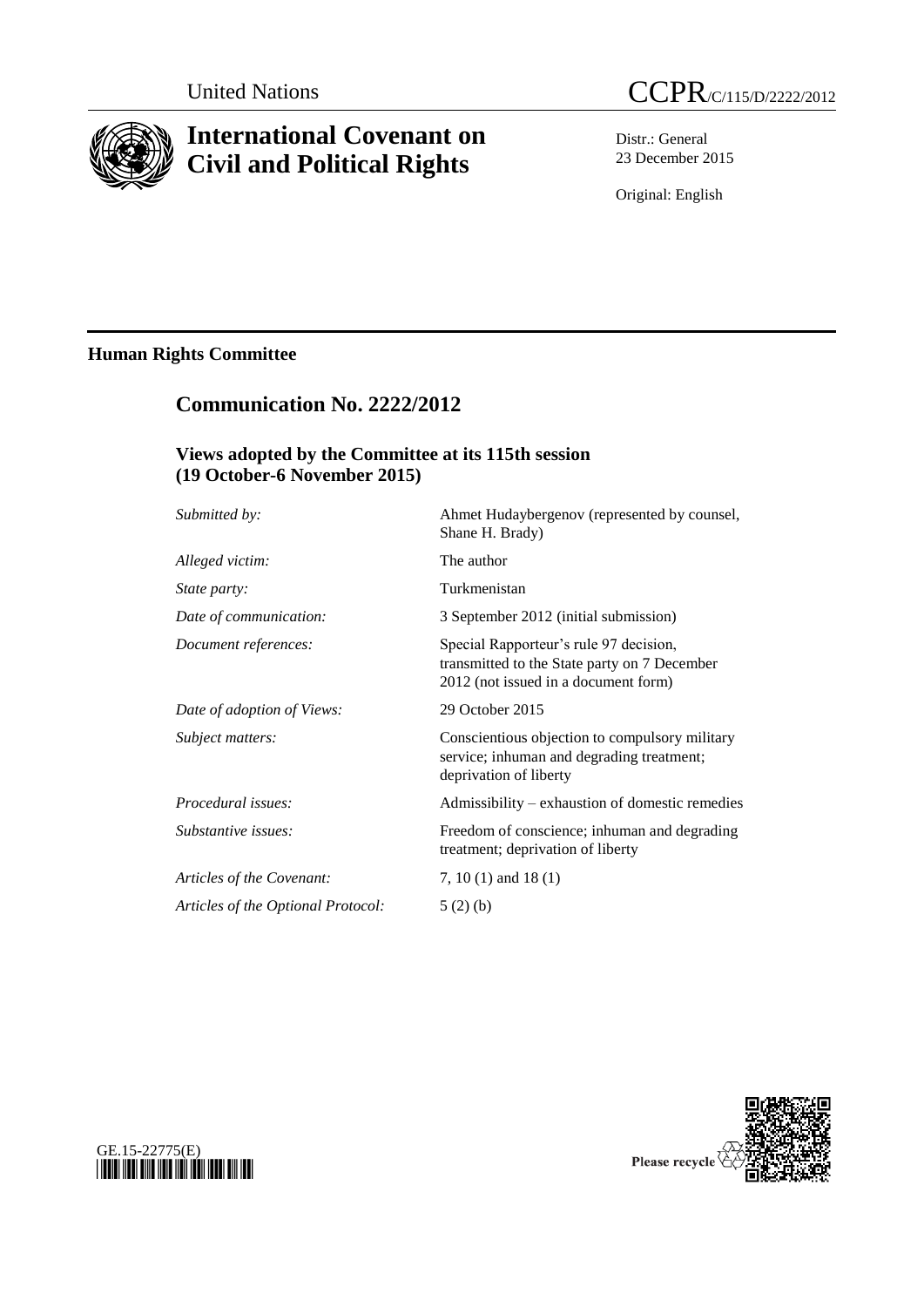### **Annex**

## **Views of the Human Rights Committee under article 5 (4) of the Optional Protocol to the International Covenant on Civil and Political Rights (115th session)**

concerning

#### **Communication No. 2222/2012**\*

| Ahmet Hudaybergenov (represented by counsel,<br>Shane H. Brady) |
|-----------------------------------------------------------------|
| The author                                                      |
| Turkmenistan                                                    |
| 3 September 2012 (initial submission)                           |
|                                                                 |

*The Human Rights Committee*, established under article 28 of the International Covenant on Civil and Political Rights,

*Meeting* on 29 October 2015,

*Having concluded* its consideration of communication No. 2222/2012, submitted to it on behalf of Ahmet Hudaybergenov under the Optional Protocol to the International Covenant on Civil and Political Rights,

*Having taken into account* all written information made available to it by the author of the communication and the State party,

*Adopts* the following:

#### **Views under article 5 (4) of the Optional Protocol**

1.1 The author of the communication is Ahmet Hudaybergenov, a national of Turkmenistan, born in 1990. He claims that the State party has violated his rights under articles 7 and 18 (1) of the Covenant. Although the author does not invoke this provision specifically, the communication also appears to raise issues under article 10 of the Covenant. The Optional Protocol entered into force for Turkmenistan on 1 August 1997. The author is represented by counsel, Shane H. Brady.

1.2 In his initial submission, the author requested that the Committee seek assurances from the State party as an interim measure that it would not subject him to a second round of criminal prosecution until the Committee had dealt with the communication. On

<sup>\*</sup> The following members of the Committee participated in the examination of the present communication: Yadh Ben Achour, Lazhari Bouzid, Sarah Cleveland, Ahmed Amin Fathalla, Olivier de Frouville, Yuji Iwasawa, Ivana Jelić, Duncan Laki Muhumuza, Photini Pazartzis, Mauro Politi, Sir Nigel Rodley, Fabián Omar Salvioli, Dheerujlall Seetulsingh, Anja Seibert-Fohr, Yuval Shany, Konstantine Vardzelashvili and Margo Waterval.

The text of a joint opinion of Committee members Yuji Iwasawa, Anja Seibert-Fohr, Yuval Shany and Konstantine Vardzelashvili (concurring) is appended to the present Views.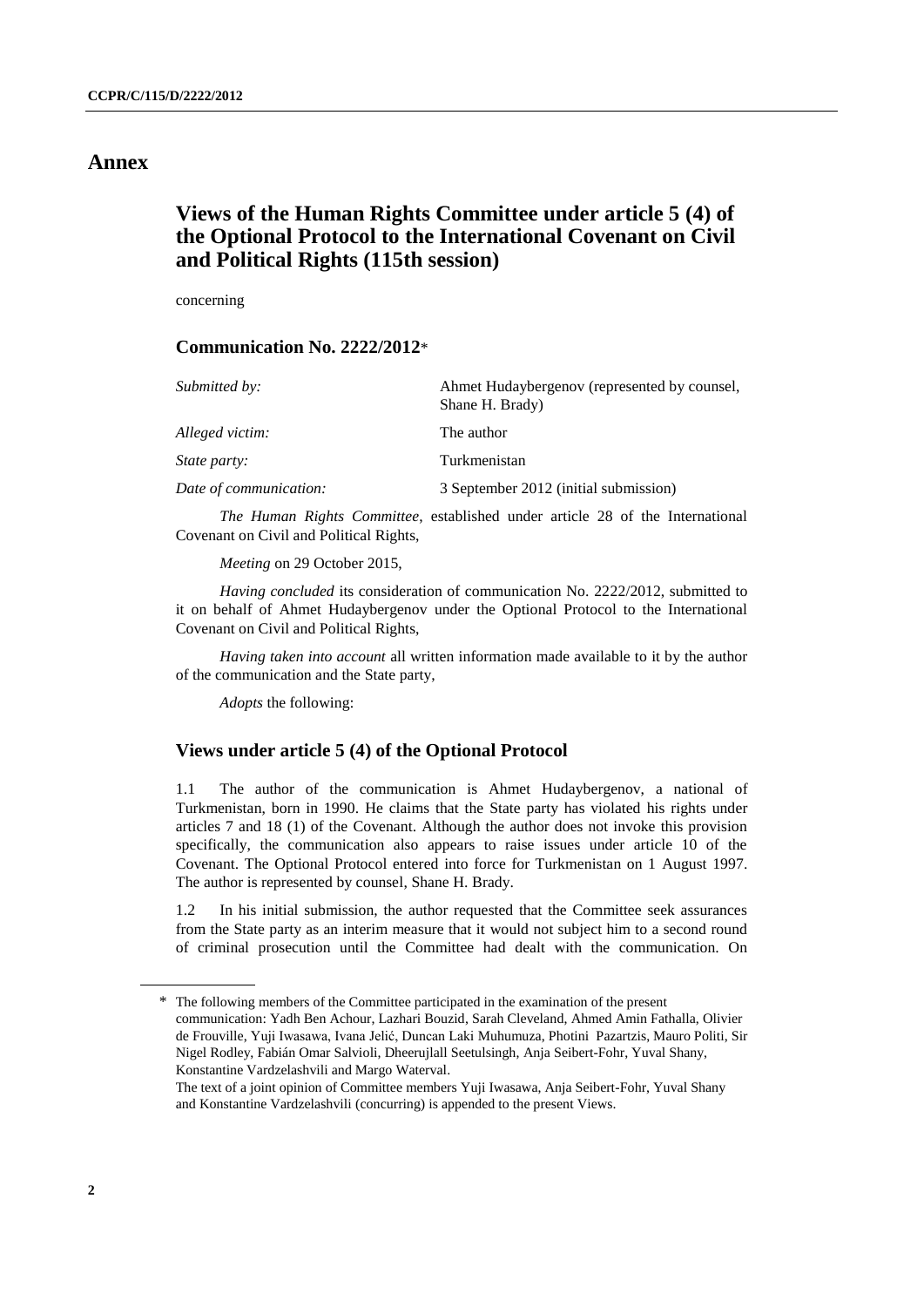7 December 2012, the Committee, acting through its Special Rapporteur on new communications and interim measures, decided not to accede to this request.

#### **The facts as submitted by the author**

2.1 The author submits that he is a Jehovah's Witness. He has never been charged with a criminal or administrative offence other than his criminal conviction as a conscientious objector.

2.2 On 1 October 2008, he was called by the Military Commissariat to perform his compulsory military service. In compliance with the summons, he met with representatives of the Military Commissariat and explained that as a Jehovah's Witness, his religious beliefs did not permit him to perform military service.

2.3 On 4 September 2010, the author was arrested by the police, without any explanation, in a market in Turkmenabat. The police officers, who did not show their identification documents, slammed the author's head against a wall before taking him to police station No. 2 in Turkmenabat. He was then taken to the narcotics division, where he was detained, without a court order, for nine days.

2.4 On 20 September 2010, the author was tried before the Turkmenabat City Court. The author explained that his religious beliefs as a Jehovah's Witness did not permit him to "take up weapons or learn war" but that he was willing to perform alternative service. The court convicted him under article 219 (1) of the Criminal Code and sentenced him to 18 months' imprisonment for refusing military service, to be served in a general regime prison. The author considers that the 20 September 2010 decision of the Turkmenabad City Court satisfies his obligation to exhaust all reasonable domestic remedies before filing a complaint. The author did not appeal his conviction to the higher courts in Turkmenistan.

2.5 Following his conviction, the author was placed in a detention facility in Turkmenabat and held there for 18 days. On four occasions he was beaten by guards because of his religious beliefs. On 8 October 2010, the author was transferred to the LBK-12 prison in Seydi. He was confined in a bare concrete cell for nine days. The guards refused to allow him to use the toilet. Two guards beat him with their batons. After being transferred to a cell in the general prison regime, the author was again repeatedly beaten.

2.6 The author was released from prison on 20 March 2012.<sup>1</sup> Owing to the conditions of his imprisonment, he had to undergo an operation to remove varicose veins caused by severe exertion. According to the author, he faces the prospect of being called up again for military service and being imprisoned again as a conscientious objector. 2

2.7 In relation to the alleged violation of his rights under article 18 (1) of the Covenant, the author submits that the national courts have never ruled in favour of a conscientious objector to military service. He thus maintains that he has exhausted the available domestic remedies concerning the alleged violation of article 18 (1) of the Covenant. Since the justice system is perceived as ineffective and lacks independence, the author believes that filing an appellate complaint would be futile and totally ineffective in his case.<sup>3</sup>

2.8 As to the alleged violation of article 7 of the Covenant, the author maintains that there was no effective domestic remedy available to him. He refers to the concluding

<sup>&</sup>lt;sup>1</sup> The author submits that as a convict, he is required to report to the police twice a week for a period of three years.

<sup>2</sup> The author refers to communication No. 2218/2012, *Abdullayev v. Turkmenistan*, Views adopted on 25 March 2015.

<sup>&</sup>lt;sup>3</sup> See CAT/C/TKM/CO/1, para. 10.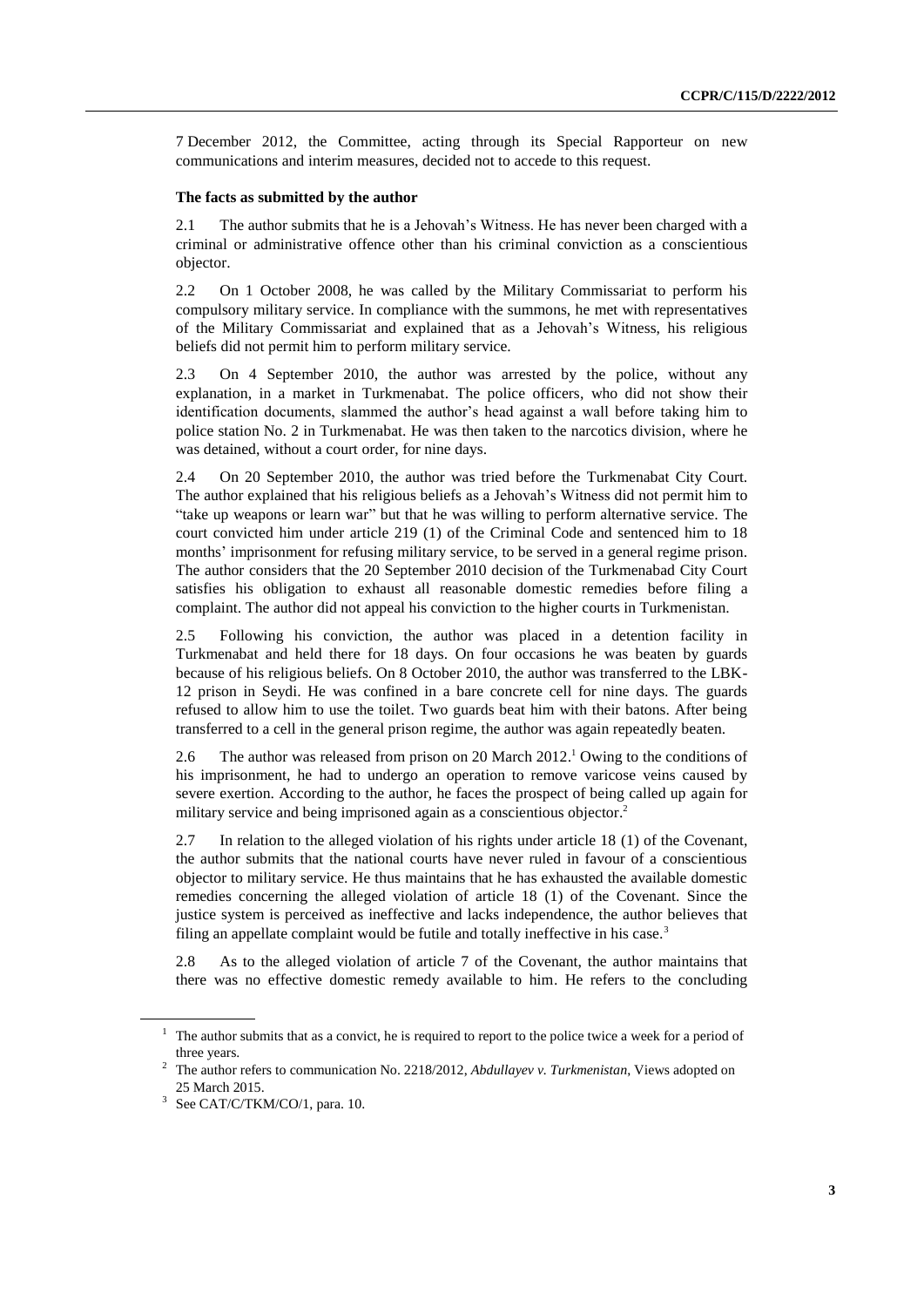observations of the Committee against Torture concerning Turkmenistan,<sup>4</sup> in which the Committee noted the lack of an independent and effective complaint mechanism in the State party for receiving and conducting impartial and comprehensive investigations into allegations of torture, in particular those made by prisoners and pretrial detainees.

2.9 The author has not submitted his complaint to any other procedure of international investigation or settlement.

#### **The complaint**

3.1 The author claims that his imprisonment because of his religious beliefs in itself constituted inhuman or degrading treatment within the meaning of article 7 of the Covenant.

3.2 The author further claims a violation of article 7 of the Covenant because of his illtreatment while in detention and of the conditions of imprisonment at the LBK-12 prison. In this regard, he refers, inter alia, to the report of February 2010 of the Turkmenistan Independent Lawyers Association, which notes that the LBK-12 prison is located in a desert where winter temperatures reach -20° Celsius in winter and 50° in summer. The prison is overcrowded, and prisoners infected with tuberculosis and skin diseases are kept together with healthy inmates. Although the author does not invoke it specifically, the communication also appears to raise issues under article 10 of the Covenant.

3.3 The author also claims that his prosecution, conviction and imprisonment for refusing to perform compulsory military service because of his religious beliefs and conscientious objection have violated his rights under article 18 (1) of the Covenant.<sup>5</sup> He notes that he repeatedly informed the Turkmen authorities that he was willing to fulfil his civic duties by performing genuine alternative service; however, the State party's legislation does not provide for the possibility of performing alternative service.

3.4 The author requests the Committee to direct the State party (a) to acquit him of the charges under article 219 (1) of the Criminal Code and to expunge his criminal record; (b) to provide him with appropriate compensation for the non-pecuniary damages suffered as a result of his conviction and imprisonment; and (c) to provide him with appropriate monetary compensation for his legal expenses.

#### **State party's observations on admissibility and the merits**

4. In a note verbale dated 17 March 2014, the State party reported, inter alia, that the author's case had been carefully considered by the relevant law enforcement bodies of Turkmenistan and no reason had been found to appeal the court decision. According to the State party, the criminal offence committed by the author had been determined accurately according to the Criminal Code of Turkmenistan, and that according to article 41 of the Constitution, protection of Turkmenistan was the sacred duty of every citizen and general conscription was compulsory for male citizens of Turkmenistan. In addition, the author had not met the criteria of persons eligible for exemption from military service as provided for under article 18 of the Law on Military Duty and Military Service.

#### **Author's comments on the State party's observations on admissibility and the merits**

5.1 On 14 May 2014, the author noted that in its submission on the admissibility and merits the State party did not disagree with any of the facts set out in the communication.

<sup>4</sup> Ibid., para. 11.

<sup>5</sup> See, for example, communication No. 1853/2008 and 1854/2008, *Atasoy and Sarkut v. Turkey*, Views adopted on 29 March 2012, paras. 10.4 and 10.5.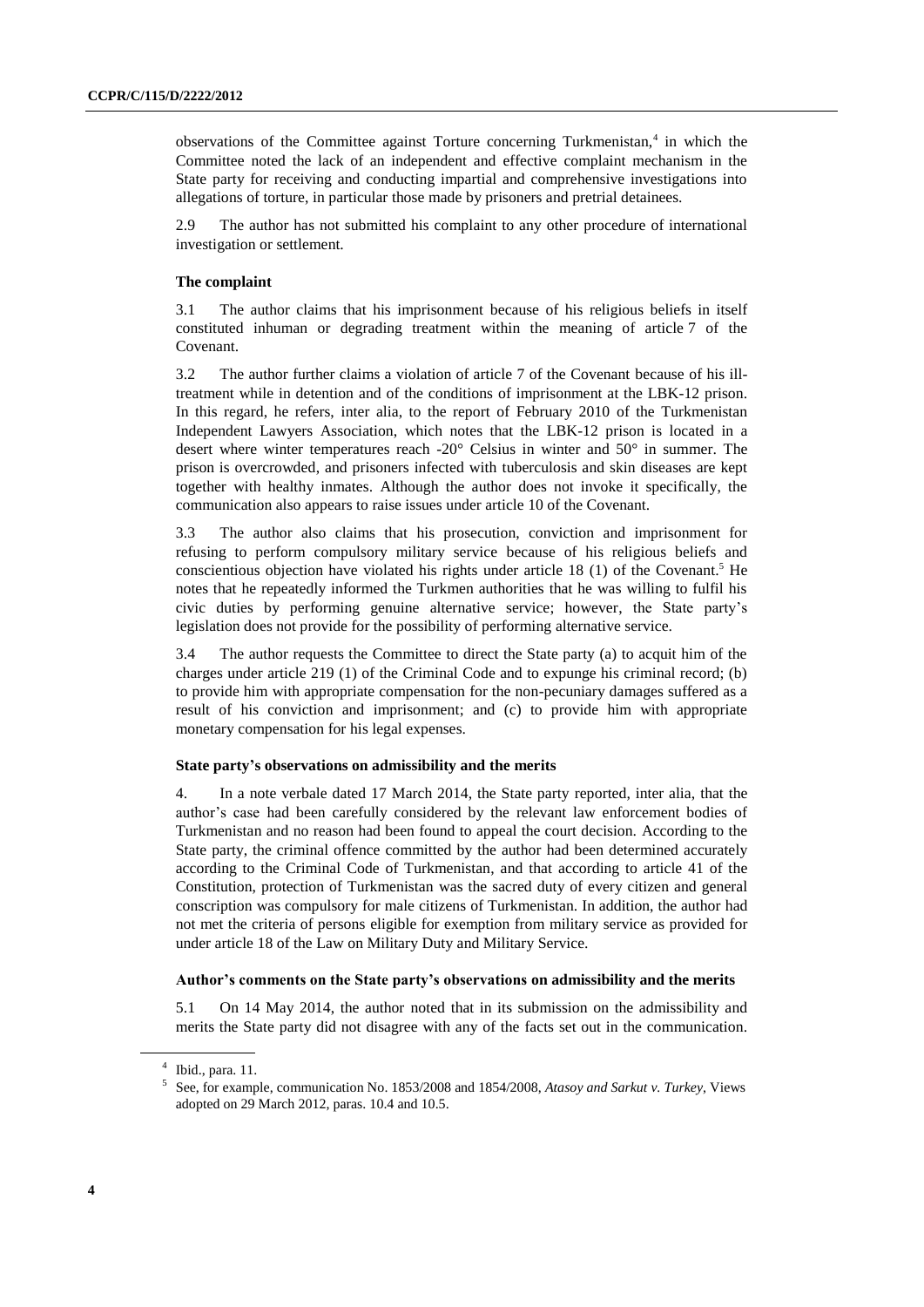The only attempted justification raised by the State party was its assertion that the author had been convicted and imprisoned as a conscientious objector to military service because he did not qualify for an exemption from military service under article 18 of the Law on Military Duty and Military Service. According to the author, the State party's submission showed total disregard for its commitments under article 18 of the Covenant and the Committee's jurisprudence, which upholds the right to conscientious objection to military service. Furthermore, the State party did not contest the author's allegations that he had suffered inhuman and degrading treatment at the hands of law enforcement officers and prison officers, contrary to article 7 of the Covenant.

5.2 The author requests the Committee to conclude that his prosecution, conviction and imprisonment violated his rights under articles 7 and article 18 (1) of the Covenant. He also reiterates his request for remedies to be provided by the State party (see para. 3.4).

#### **Issues and proceedings before the Committee**

#### *Consideration of admissibility*

6.1 Before considering any claim contained in a communication, the Committee must decide, in accordance with rule 93 of its rules of procedure, whether the case is admissible under the Optional Protocol.

6.2 The Committee has ascertained, as required under article 5 (2) (a) of the Optional Protocol, that the same matter is not being examined under another procedure of international investigation or settlement.

6.3 The Committee further recalls its jurisprudence to the effect that authors must avail themselves of all domestic remedies in order to fulfil the requirement of article 5 (2) (b) of the Optional Protocol, insofar as such remedies appear to be effective in the given case and are de facto available to the author.<sup>6</sup> The Committee notes the author's assertion that there are no effective remedies available to him in the State party with regard to his claims under articles 7, 10 and 18 of the Covenant. The Committee further notes the State party's assertion of 17 March 2014 that the author's case had been carefully considered by the relevant law enforcement bodies of Turkmenistan and no reason had been found to appeal the court decision and that it has not contested the author's argumentation in this regard. In these circumstances, the Committee considers that in the present case it is not precluded by article 5 (2) (b) of the Optional Protocol from examining the communication.

6.4 The Committee considers that the author's claims raising issues under articles 7, 10 and 18 (1) of the Covenant are sufficiently substantiated for purposes of admissibility, declares them admissible and proceeds to their examination on the merits.

#### *Consideration of the merits*

7.1 The Committee has considered the communication in the light of all the information made available to it by the parties, as provided under article 5 (1) of the Optional Protocol.

7.2 The Committee takes note of the author's claim that, when he was arrested on 4 September 2010, the police slammed his head against a wall and that, after his conviction, during the first 18 days of his detention he was beaten on four occasions. The author also claims that upon arrival at the LBK-12 prison on 8 October 2010, he was again beaten and that beatings continued regularly throughout his imprisonment. The State party has not

<sup>6</sup> See, for example, communication No. 2097/2011, *Timmer v. the Netherlands*, Views adopted on 24 July 2014, para. 6.3.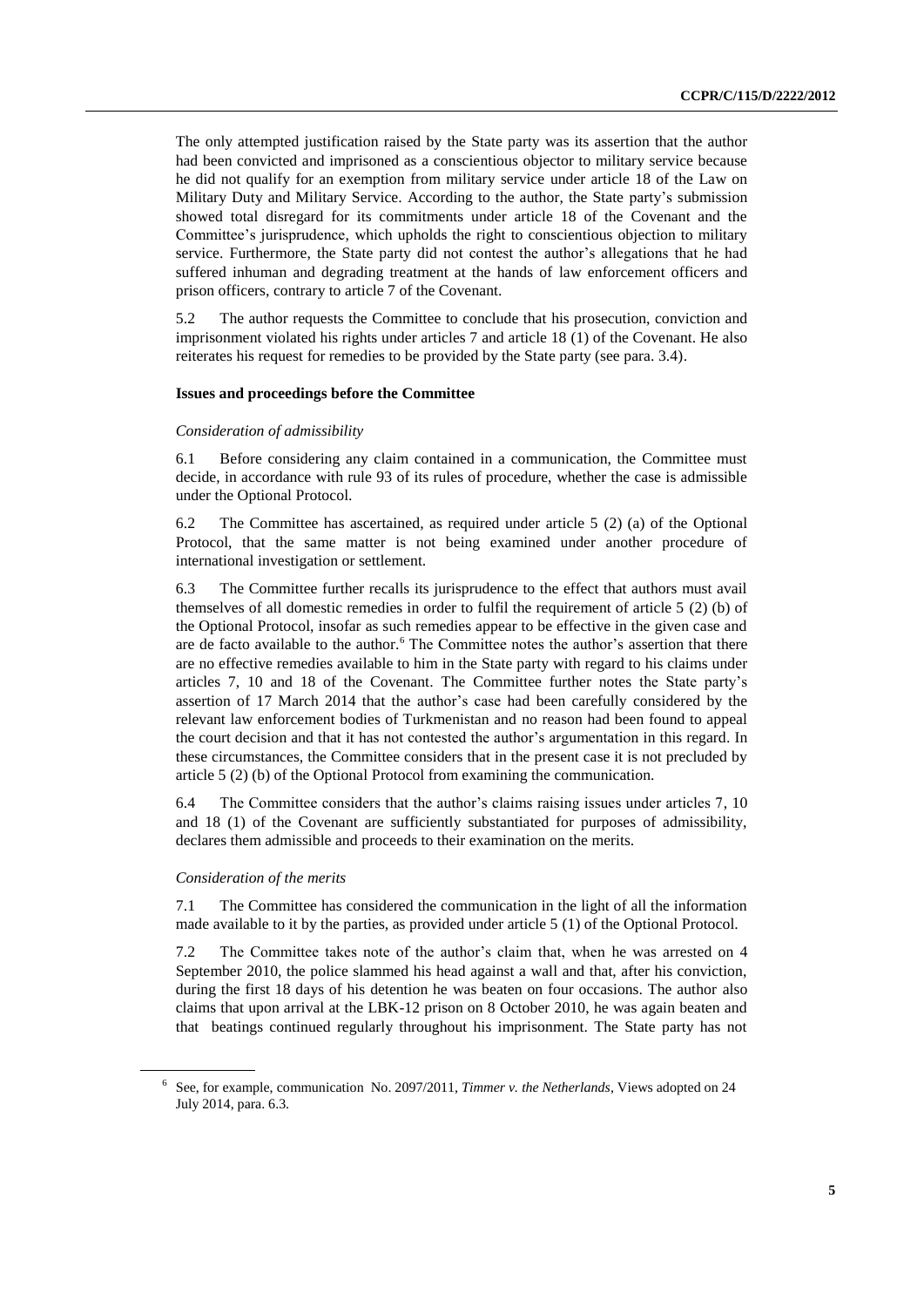refuted these allegations, nor provided any information in this respect. In the circumstances, due weight must be given to the author's allegations. Accordingly, the Committee concludes that the facts as presented reveal a violation of the author's rights under article 7 of the Covenant.

7.3 The Committee further notes the author's claims concerning the deplorable prison conditions at the LBK-12 prison, including the placement in confinement in a bare concrete cell for nine days, without being allowed by the guards to use the toilets. The Committee further notes the claims that, after being transferred from the confinement cell to a cell in the general prison regime, the author endured harsh climatic conditions by being exposed to extreme heat in summer and extreme cold in winter. The Committee notes that the State party did not contest the allegations, which are consistent with the findings of the Committee against Torture in its most recent concluding observations with regard to the State party.<sup>7</sup> The Human Rights Committee recalls that persons deprived of their liberty may not be subjected to any hardship or constraint other than that resulting from the deprivation of liberty; they must be treated in accordance with, inter alia, the Standard Minimum Rules for the Treatment of Prisoners. 8 In the absence of any other pertinent information on file, the Committee decides that due weight must be given to the author's allegations. Accordingly, the Committee finds that confining the author in such conditions constitutes a violation of his right to be treated with humanity and with respect for the inherent dignity of the human person under article 10 (1) of the Covenant.<sup>9</sup>

7.4 The Committee further notes the author's claim that his rights under article 18 (1) of the Covenant have been violated due to the absence in the State party of an alternative to compulsory military service, as a result of which his refusal to perform military service on account of his religious belief led to his criminal prosecution and subsequent imprisonment. The Committee takes note of the State party's submission that the criminal offence committed by the author was determined accurately according to the Criminal Code of Turkmenistan and that pursuant to article 41 of the Constitution, protection of Turkmenistan is the sacred duty of every citizen and that general conscription is compulsory for male citizens.

7.5 The Committee recalls its general comment No. 22 (1993) on freedom of thought, conscience or religion, in which it considers that the fundamental character of the freedoms enshrined in article 18 (1) is reflected in the fact that this provision cannot be derogated from, even in time of public emergency, as stated in article 4 (2) of the Covenant. The Committee recalls its prior jurisprudence according to which although the Covenant does not explicitly refer to a right of conscientious objection, such a right derives from article 18, inasmuch as the obligation to be involved in the use of lethal force may seriously conflict with the freedom of thought, conscience and religion.<sup>10</sup> The right to conscientious objection to military service inheres in the right to freedom of thought, conscience and religion. It entitles any individual to an exemption from compulsory military service if such service cannot be reconciled with that individual's religion or beliefs. The right must not be

<sup>7</sup> See CAT/C/TKM/CO/1, para. 19.

<sup>8</sup> See, for example, communication No. 1520/2006, *Mwamba v. Zambia*, Views adopted on 10 March 2010, para. 6.4 and *Abdullayev v. Turkmenistan*, para. 7.3.

<sup>9</sup> See, for example, communication No. 1530/2006, *Bozbey v. Turkmenistan*, Views adopted on 27 October 2010, para. 7.3 and *Abdullayev v. Turkmenistan*, para. 7.3.

<sup>10</sup> See communications No. 1321/2004 and 1322/2004, *Yeo-Bum Yoon and Myung-Jin Choi v. the Republic of Korea*, Views adopted on 3 November 2006, para. 8.3; No. 1786/2008, *Jong-nam Kim et al. v. the Republic of Korea*, Views adopted on 25 October 2012, para. 7.3; *Atasoy and Sarkut v. Turkey*, paras. 10.4 and 10.5; No. 2179/2012, *Young-kwan Kim et al. v. the Republic of Korea*, Views adopted on 15 October 2014, para. 7.4; and *Abdullayev v. Turkmenistan*, para. 7.7.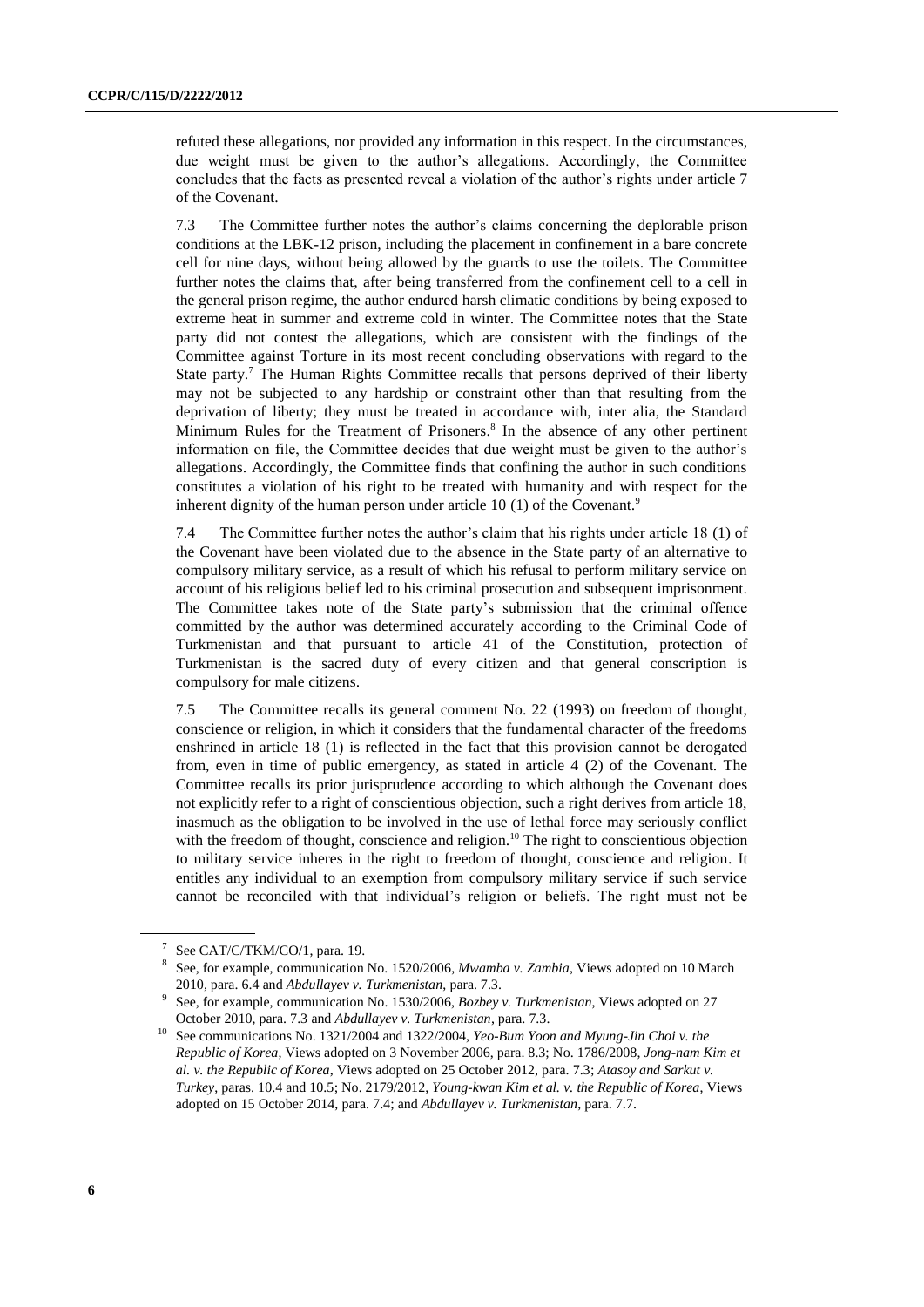impaired by coercion. A State may, if it wishes, compel the objector to undertake a civilian alternative to military service, outside the military sphere and not under military command. The alternative service must not be of a punitive nature. It must be a real service to the community and compatible with respect for human rights. $11$ 

7.6 In the present case, the Committee considers that the author's refusal to be drafted for compulsory military service derives from his religious beliefs and that the author's subsequent conviction and sentence amounted to an infringement of his freedom of thought, conscience and religion in breach of article 18 (1) of the Covenant. In this context, the Committee recalls that repression of the refusal to be drafted for compulsory military service, exercised against persons whose conscience or religion prohibits the use of arms, is incompatible with article 18 (1) of the Covenant.<sup>12</sup> It also recalls that during the consideration of the State party's initial report under article 40 of the Covenant, it expressed its concern that the Law on Military Duty and Military Service, as amended on 25 September 2010, does not recognize a person's right to exercise conscientious objection to military service and does not provide for any alternative military service, and recommended that the State party, inter alia, take all necessary measures to review its legislation with a view to providing for alternative service.<sup>13</sup>

8. The Committee, acting under article 5 (4), of the Optional Protocol, is of the view that the facts before it disclose a violation of the author's rights under articles 7, 10 (1) and 18 (1) of the Covenant.

9. In accordance with article 2 (3) (a) of the Covenant, the State party is under an obligation to provide the author with an effective remedy. This requires it to make full reparation to individuals whose Covenant rights have been violated. Accordingly, the State party is obligated, inter alia, to expunge the author's criminal record and to provide him with adequate compensation. The State party is also under an obligation to avoid similar violations of the Covenant in the future, which includes the adoption of legislative measures guaranteeing the right to conscientious objection.

10. Bearing in mind that, by becoming a party to the Optional Protocol, the State party has recognized the competence of the Committee to determine whether there has been a violation of the Covenant and that, pursuant to article 2 of the Covenant, the State party has undertaken to ensure to all individuals within its territory and subject to its jurisdiction the rights recognized in the Covenant and to provide an effective and enforceable remedy when it has been determined that a violation has occurred, the Committee wishes to receive from the State party, within 180 days, information about the measures taken to give effect to the Committee's Views. The State party is also requested to publish the Committee's Views.

<sup>11</sup> See communication Nos. 1642-1741/2007, *Min-Kyu Jeong et al. v. the Republic of Korea*, Views adopted on 24 March 2011, para. 7.3; *Jong-nam Kim et al. v. the Republic of Korea*, para. 7.4; and *Abdullayev v. Turkmenistan*, para. 7.7.

<sup>12</sup> See *Min-Kyu Jeong et al. v. the Republic of Korea*, para. 7.4; *Jong-nam Kim et al. v. the Republic of Korea*, para. 7.5; *Atasoy and Sarkut v. Turkey*, paras. 10.4 and 10.5; *Young-kwan Kim et al. v. the Republic of Korea*, para. 7.4; and *Abdullayev v. Turkmenistan*, para. 7.8.

<sup>&</sup>lt;sup>13</sup> See CCPR/C/TKM/CO/1, para. 16.